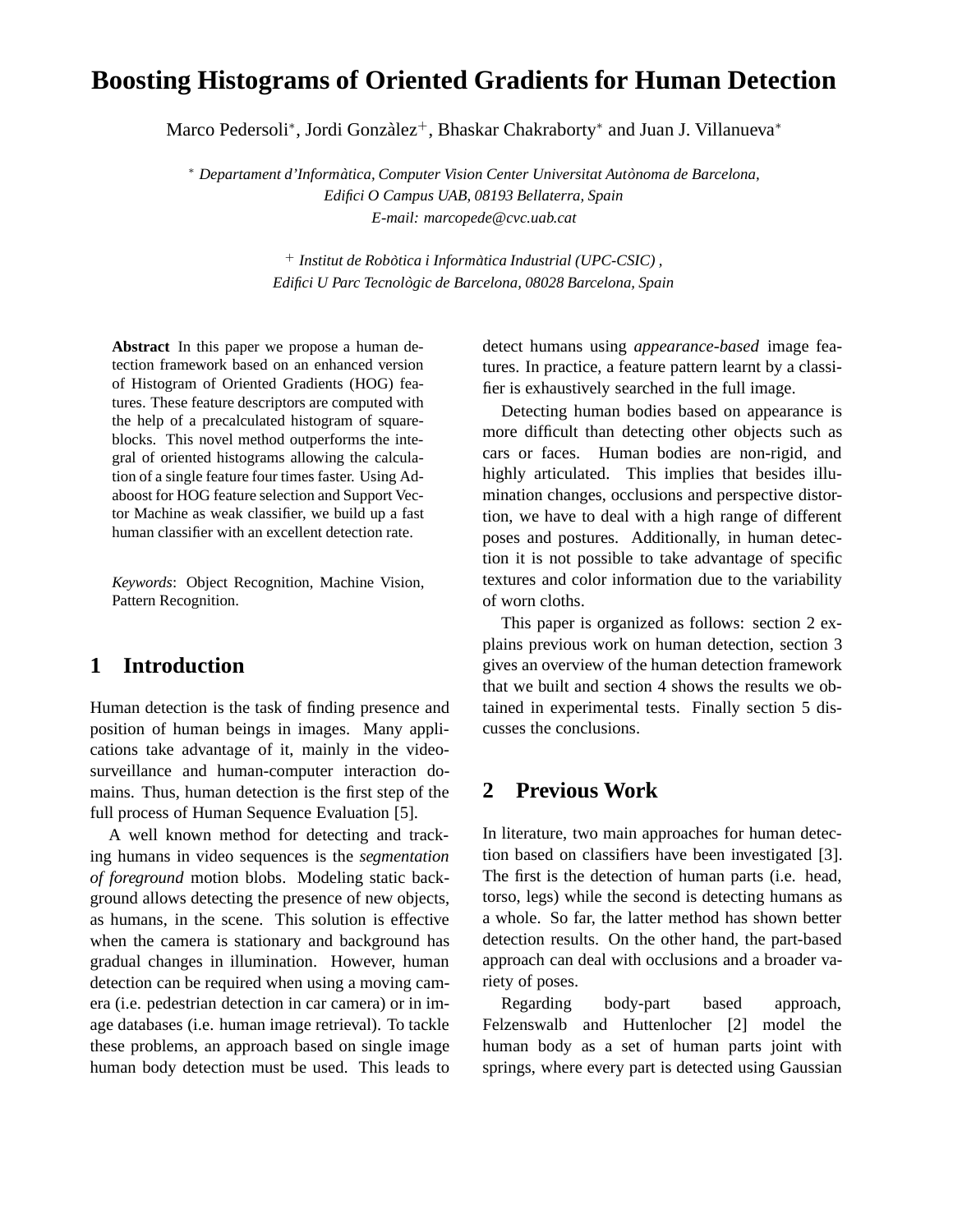Derivative filters. Ioffe and Forsyth [6] represent each body component as a projection of straight cylinders which are then assembled into a full body. Mikolajczyk et al. [8] use orientation-position histograms as representative feature of every body part. Once the parts have been detected, these are assembled with a probabilistic model. Wu and Nevatia [13] introduce edgelets, a new type of silhouette-oriented features for learning body parts within a boosting framework.

In the full body detection approach, Papageorgiou et al. [9] use a feature descriptor based on Haar wavelets and a polynomial Support Vector Machine (SVM) as classifier. Gavrilla and Philomen [4] calculate edge images and compare them with a set of learnt exemplar using Charmfer distance. Viola et al. [12] combine Haar-like wavelets and space-time differences features into an AdaBoost machine to exploit the additional information given by motion. An effective human detector is proposed by Dalal and Triggs [1], who describe humans as a dense grid of Histogram of Oriented Gradient (HOG) and detect them with the help of a SVM. Zhu at al. [14] enhanced Dalal and Triggs results using integral of histograms for a fast HOG computation and Adaboost for feature selection.

In this article, extending the approach of Zhu, we present a new technique for feature extraction that improves the calculation speed. Then, we use the gained speed to add to the HOG features a gaussian weighting mask which is improving the final detection rate.

# **3 Human Detection Framework**

Human detection can be seen as a classification problem. In practice, an image is densely scanned by a detection window that moves to any possible position and with any possible scale, looking for humans. The task is then to construct a good classifier that can discriminate humans and not humans in a really short time and with very low false positive (because an image can contain from  $10^4$  to  $10^5$  detection windows depending on the density of the search).

Two main subjects are fundamental for human classification: *features extraction* and *classification learning*. The first part consists on extracting the most relevant information from the data available. In our case, we want to find out an optimal image pixel representation that can underline differences between human and not human images. The choice of the feature is done throughout an analysis of the semantic significance of the feature. We choose to use HOG features because (i) they provide a good representation of silhouettes and borders, (ii) are invariant to light contrast changes and small image movements and (iii) can be computed in a constant time independently of their size.

To learn a specific pattern like a human silhouette, it is necessary to associate its corresponding feature pattern throughout a classification process. In our framework, the classification learning is obtained using Adaboost, a boosting technique based on the construction of a strong classifier as a linear combination of weak classifiers. In practice, from human images a set of HOG features with different sizes and positions are extracted and then the best ones are selected for detection. In the next subsections, a detailed explanation of every step of the human detection framework is discussed.

### **3.1 Feature Extraction**

Most human detection systems are based on the original idea of Viola and Jones [11]. They, using an overcomplete set of wavelets features (Haar-like features), were the first to get a well performing realtime face detection system. The main contribution of that work is on the ability to build up, throughout AdaBoost, a cascade of classifiers that give at the same time real-time performance and good detection rate. Furthermore, they took advantage of the integral of the image to be able to speed up the Haar-like features calculation.

Unfortunately this solution has been proved to be not good enough for human detection. Haar-like features has a too little discriminative power, so that in case of high appearance variability classes, like humans, they can not capture enough information to allow pattern learning. Alternatively recent works [1, 14] showed that HOG (Histogram of Gradients) features can give excellent results in human detection and also that can be calculated in a constant time using the integral histogram [10]. In this paper we propose a novel method for HOG extraction that relies on the recursive calculation of square-block histograms. It can be four times faster than the integral of the gradient.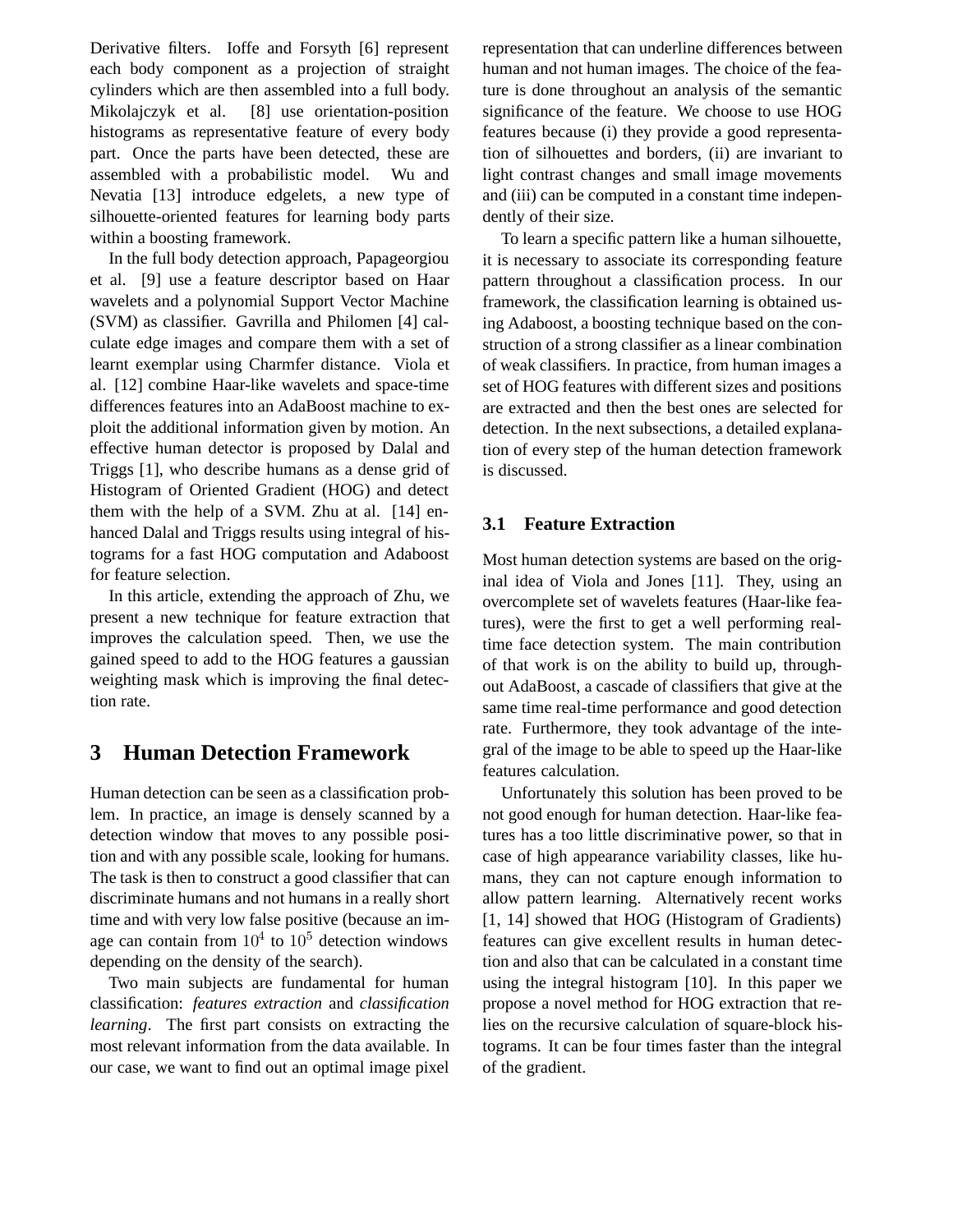

Figure 1: Image Preprocessing: before calculating HOG features is necessary to preprocess the image to obtain square-blocks of histograms which are used for a fast HOG calculation.



Figure 2: Histograms of square-block variance calculated from 100 images of the MIT human database. From left to right are represented the results using a constant moving step of 2 and different block sizes:  ${2x2, 4x4, 8x8, 12x12, 16x16, 20x20, 24x24, 32x32}.$ 

Fig. 1 represents the preprocessing necessary for the feature calculation. First the image is converted to gray-scale. Then image gradient module and phase are calculated applying an horizontal and vertical convolution with [-1 0 1] and [-1 0 1]' masks. At the next step, a clustering process based on the gradient module orientation is achieved. In practice the gradient image is split into 8 image bin, each one representing an orientation from  $0°$  to 180°. For every pixel, the corresponding module of the gradient is stored in the appropriate orientation image bin.

At this point, we calculate recursively the histogram of square-blocks. These blocks are the basic components for the following HOG construction. As it is possible to see in Fig. 2, the blocks start to be relevant (in the image it is possible to distinguish a human silhouette) from a size of 4 pixels. Then, this is the basic block we compute. Then recursively, square-blocks of  $2^2$ ,  $2^3$ ,  $2^4$ ,  $2^5$  size are calculated at steps of 4 pixels. As showed in Fig. 3, each block can be calculated as sum of 4 blocks of the previous scale level or 16 blocks of 2 previous scale levels. The second case is useful when we want to apply a



Figure 3: Distribution of features: (a) *4x4 squareblocks*: each block is calculated directly form the gradient image and they are not overlapping (b) *8x8 square-blocks*: each block is calculated from 4 blocks of the previous level and they are overlapping each other of 50% (c) *16x16 square-blocks*: each block can be calculated either with 16 blocks of size 4x4 or with 4 of size 8x8. They are overlapping each other of 75%.

gaussian mask to the feature. This will be applied in the experiments.

After this image preprocessing, the feature calculation can be executed really fast, and in a time that does not depend on the feature size, but constant. In fact, the procedure to calculate a feature consists of recollecting the precalculated histogram blocks belonging to the feature and normalizing them. The main difference of this method with the integral of histogram is that each histogram can be obtained with only one memory access instead of four (because the value is directly read from the memory), making the feature extraction process around four times faster.

#### **3.2 Classification Learning**

Our classification algorithm is based on Adaboost. This is a technique of combining a sequence of weak classifiers (classifier with a classification rate slightly better than 0.5) into a strong classifier. Given a set of samples  $X = \{x_1, x_2, \ldots, x_n\}$  and a set of weak classifier  $h_t$  which assigns every element to -1 or +1 whether the element belong to a class or not, Adaboost provides a strong classifier

$$
f(x) = \sum_{t=1}^{T} \alpha_t h_t(x)
$$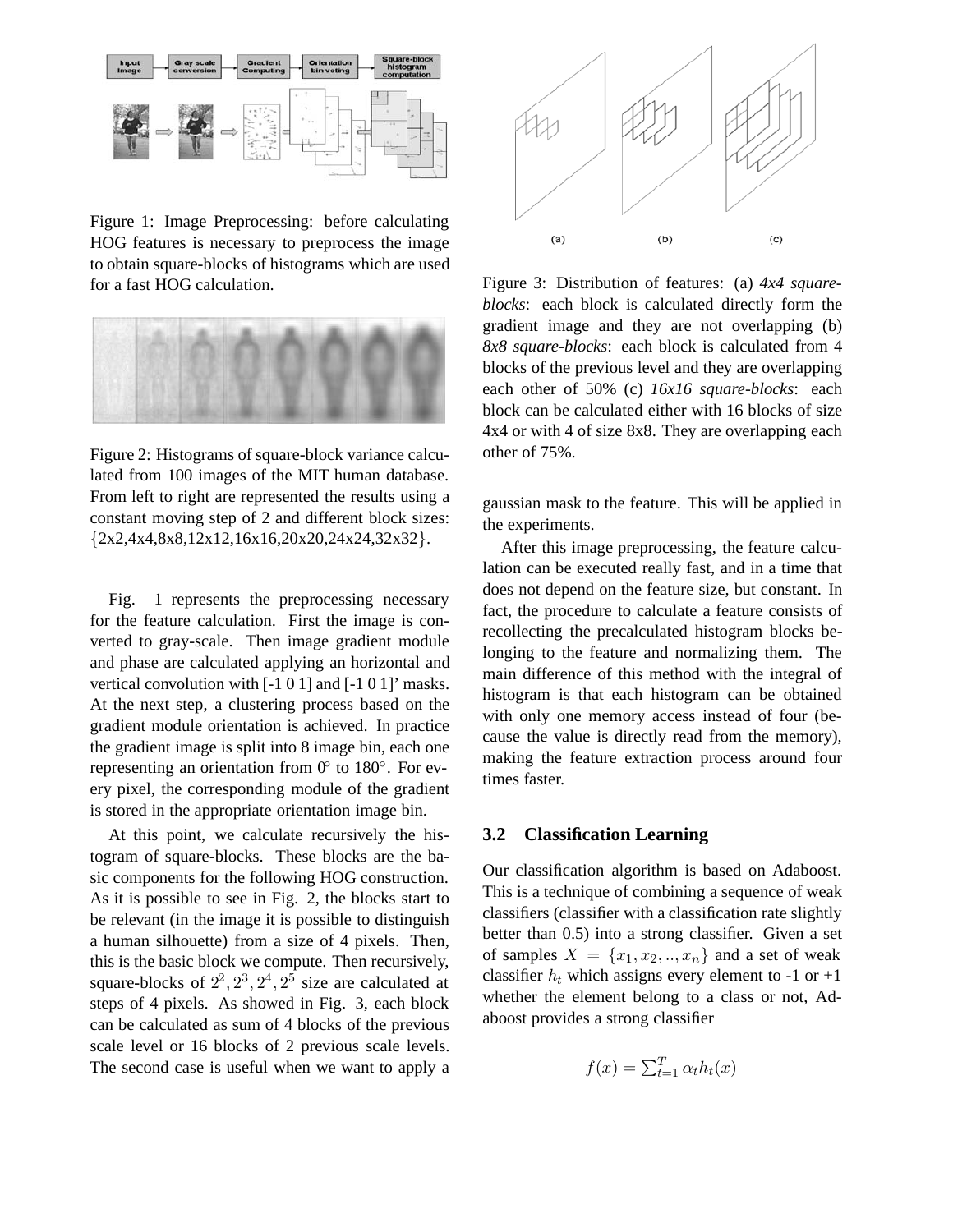which is a linear combination of h*t*. Boosting technique is obtained iteratively assigning importance weight to the samples used for the training session. At the start all the weight have the same value, but after the first weak classifier has been added, the weight value is updated. The weight of samples with a right classification keeps the same value, while the weight of samples with wrong classification is increased, to give them more importance in the next iteration. In the same way, at every iteration, the classifier coefficient values  $\alpha_t$  are calculated based on the relative goodness of the weak classifier.

In our case, the weak classifiers are Support Vector Machine associated to a single HOG feature, and these are sorted by their own classification capability. When Adaboost is called from the first time for every feature a SVM is learnt. The SVM with the best classification score is selected. At this point Adaboost update the importance weight associated to every sample and calculate the  $\alpha_1$  coefficient. Then, again, for every feature the corresponding SVM is learnt, but this time with different importance weights and then also with different result. This cycle is repeated until a certain detection rate is reached or until the strong classifier has reached a certain complexity. We considered 50 weak classifiers as a good trade off between detection rate and complexity.

### **4 Experiments**

We tested our detector with the MIT pedestrian database. This database is composed by 924 full body pedestrian images of size 128x64 pixels. We used 800 of them for the training and the rest for the test. The total training session is then composed by 800 positive images (humans) form the MIT database and 800 negatives (not humans) taken from random windows cropped from no human images. For every sample image we extracted 619 features which are the sum of:

- 29 ∗ 13 features of size 16x16 pixels
- 25 ∗ 9 features of size 32x32 pixels
- 17 ∗ 1 features of size 64x64 pixels

This approach is something like a trade-off between Dalal and Triggs approach which is using a low number (105 per human image), fixed size, computationally slow HOG features and Zhu et al. who



Figure 4: ROC curve of two detectors with different HOG features.

are using a high number (5031), variable size and ratio faster HOG implementation.

We did two different kind of tests: the first using normal HOG features exactly as in Zho's, the second applying a gaussian weighting mask to the features. The idea of the second experiment is to use the increased speed obtained form our feature calculation technique to gain better detection performance. In fact, applying to the feature a gaussian mask of standard deviation equal to a half the feature size, reduces the effect of small perspective changes, making it more robust [7]. The gaussian weighted feature can be calculated using 16 square-blocks (instead of 4) of two inferior scale size features and multiply each of them for the corresponding coefficient.

The ROC curves of the two experiments are shown in Fig. 4. Both detectors are well performing, with a detection rate at  $10^{-4}$  false positive per window greater than 85%. As expected the features with gaussian weighting are performing better than the others. However, the increment of detection rate in the ROC curve is varying from 1% to 5%, which is probably a too small gain considering the loss of 4X of speed necessary for that. Fig. 5 shows some results in images.

### **5 Conclusions**

In this paper we presented a human detector framework based on a HOG features, which are the actual state of art in the field of detection systems. We defined a new way of computing HOG features based on square-block of histograms which is four time faster than Zhu's implementation based on the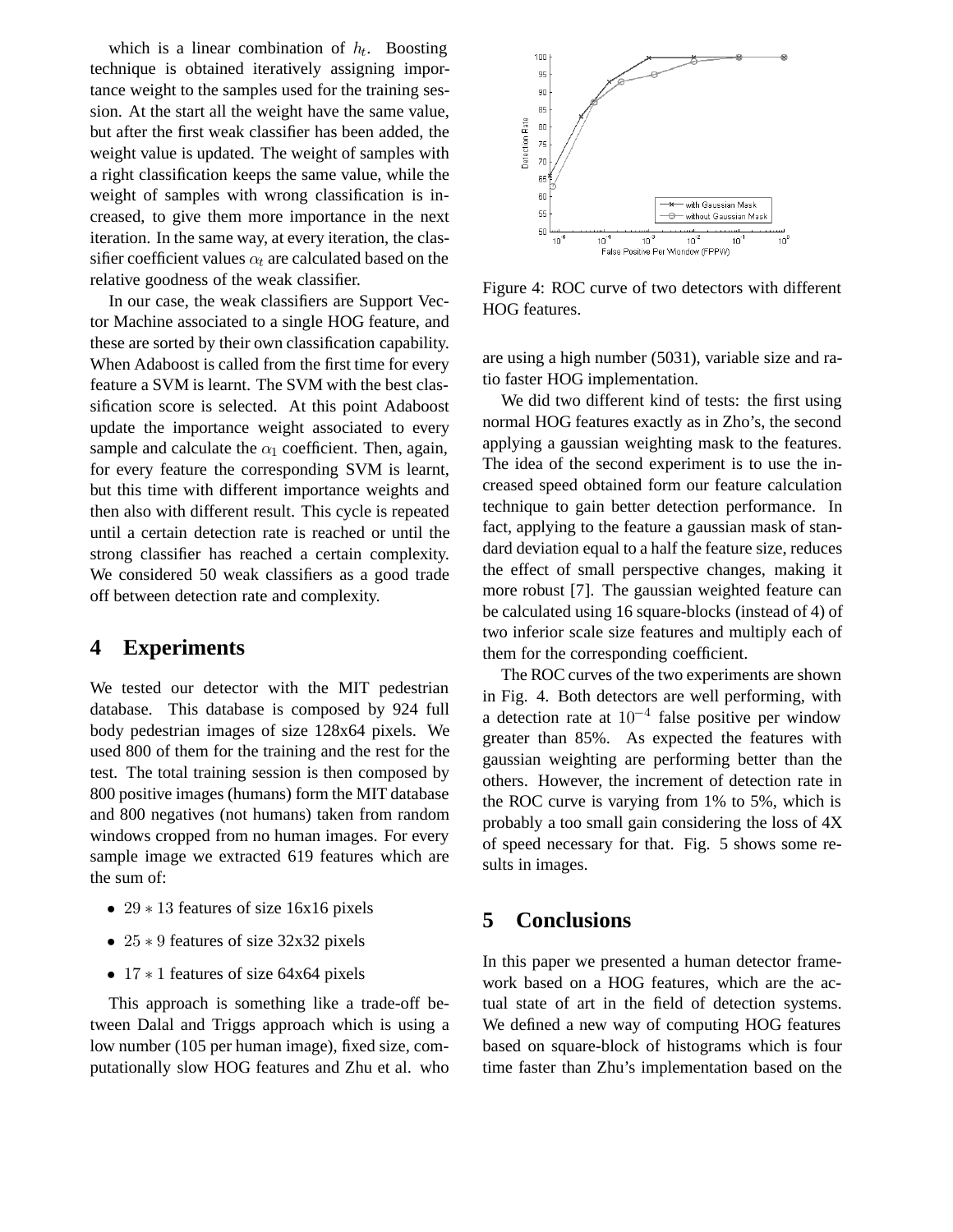integral of histograms. Finally, we exploited this increased speed to apply an approximate gaussian mask to the features in order to improve the feature quality and the corresponding detection rate.

The results described in the previous section show the quality of the approach. However, further improvements are still needed. First of all, it can be useful to convert part of the code in a more efficient language, like C or C++. This allows us to experiment more, and with bigger and more difficult examples. A good testing set could be the IN-RIA database which has more, and more difficult human position and situation. Finally, Another point to improve the framework is a cascade of classifiers. This can provide a twofold advantage. The speed of the final detector can be highly enhanced using an approach based on subsequent classification refinements. Moreover, in the learning phase of the cascade, difficult examples can be selected to feed the next cascade stage, avoiding the necessity of a high number of negative examples which slows down the learning process.

# **Acknowledgements**

This work is supported by EC grants IST-027110 for the HERMES project and IST-045547 for the VIDI-video project, and by the Spanish MEC under projects TIN2006-14606 and DPI-2004-5414. Jordi Gonz`alez also acknowledges the support of a Juan de la Cierva Postdoctoral fellowship from the Spanish MEC.

# **References**

- [1] N. Dalal and B. Triggs. Histograms of oriented gradients for human detection. In Cordelia Schmid, Stefano Soatto, and Carlo Tomasi, editors, *International Conference on Computer Vision & Pattern Recognition*, volume 2, pages 886–893, INRIA Rhône-Alpes, ZIRST-655, av. de l'Europe, Montbonnot-38334, 2005.
- [2] P. Felzenszwalb and D. Huttenlocher. Efficient matching of pictorial structures. In *CVPR*, pages 66–73, 2000.



Figure 5: Examples of correct and wrong detections in different situations and conditions.